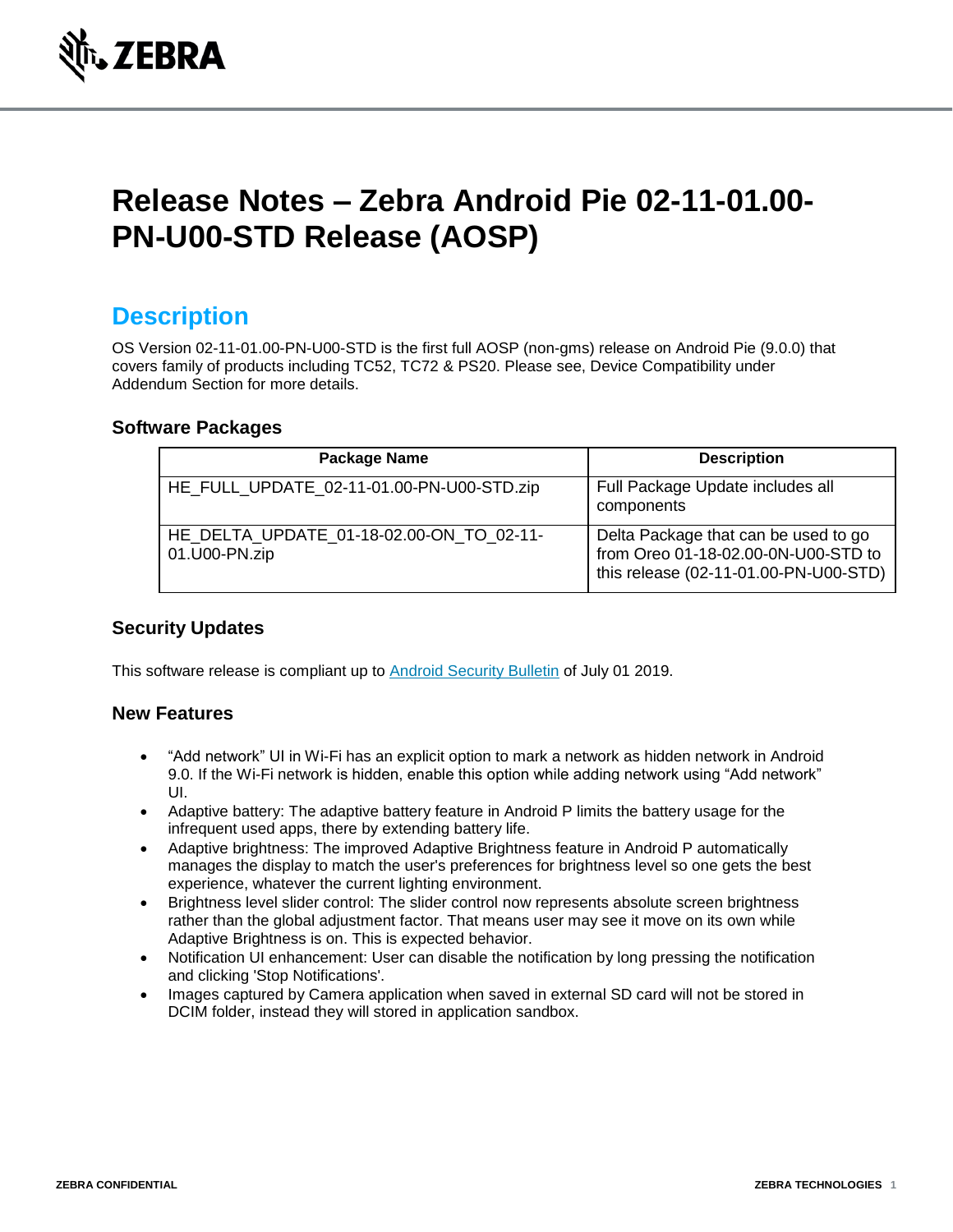

#### **Fixes**

- Fixed: SPR36161 where WLAN Country Code was missing.
- Fixed: SPR36188 where in PS20, "Page reload" of Extenda app causes EB to stop working properly if device has been in cradle for extended period of time (1hr).
- Fixed: SPR37306 wherein TC52 was failing to decode some specific customer barcodes.
- Fixed: SPR37124 wherein after applying ADF Rule, Last character in the barcode is also being removed in DW app.
- Fixed: SPR36925 wherein EMDK service was unable to release/recover scanner object when an ANR occurs in an EMDK based App.
- Fixed: SPR37353 wherein EMOJII BUTTON was not getting disabled on EKB.
- Fixed: SPR37060 wherein scan failure occurred due to race condition between DataWedge and EMDK application for acquiring scanner resources.
- Fixed: SPR36967 wherein TC51N, CFE 18 downgrade to CFE17 will cause "Error Zebra Plugin Stopped", issue was in DA App.
- Fixed: SPR36768 where EHS Hostname in title is not reflecting an updated host-name after reboot.
- Fixed: SPR36514 where app being killed due to heavy CPU usage on device.
- Fixed: SPR37368 where MDM behavior around set passcode will prompt user repeatedly after reboot.
- Fixed: SPR36661/37083 where PS20 not able to communicate with cradle after power cut off.
- Fixed: SPR36234 where PS20 cannot read information from the cup (3 slot cradle).

#### **Version Information**

Below Table contains important information on versions

| <b>Description</b>          | <b>Version</b>                                      |
|-----------------------------|-----------------------------------------------------|
| <b>Product Build Number</b> | 02-11-01.00-PN-U00-STD                              |
| <b>Android Version</b>      | 9                                                   |
| <b>Security Patch level</b> | July 1, 2019                                        |
| Linux Kernel                | 4.4.153                                             |
| <b>Component Versions</b>   | Please see Component Version under Addendum section |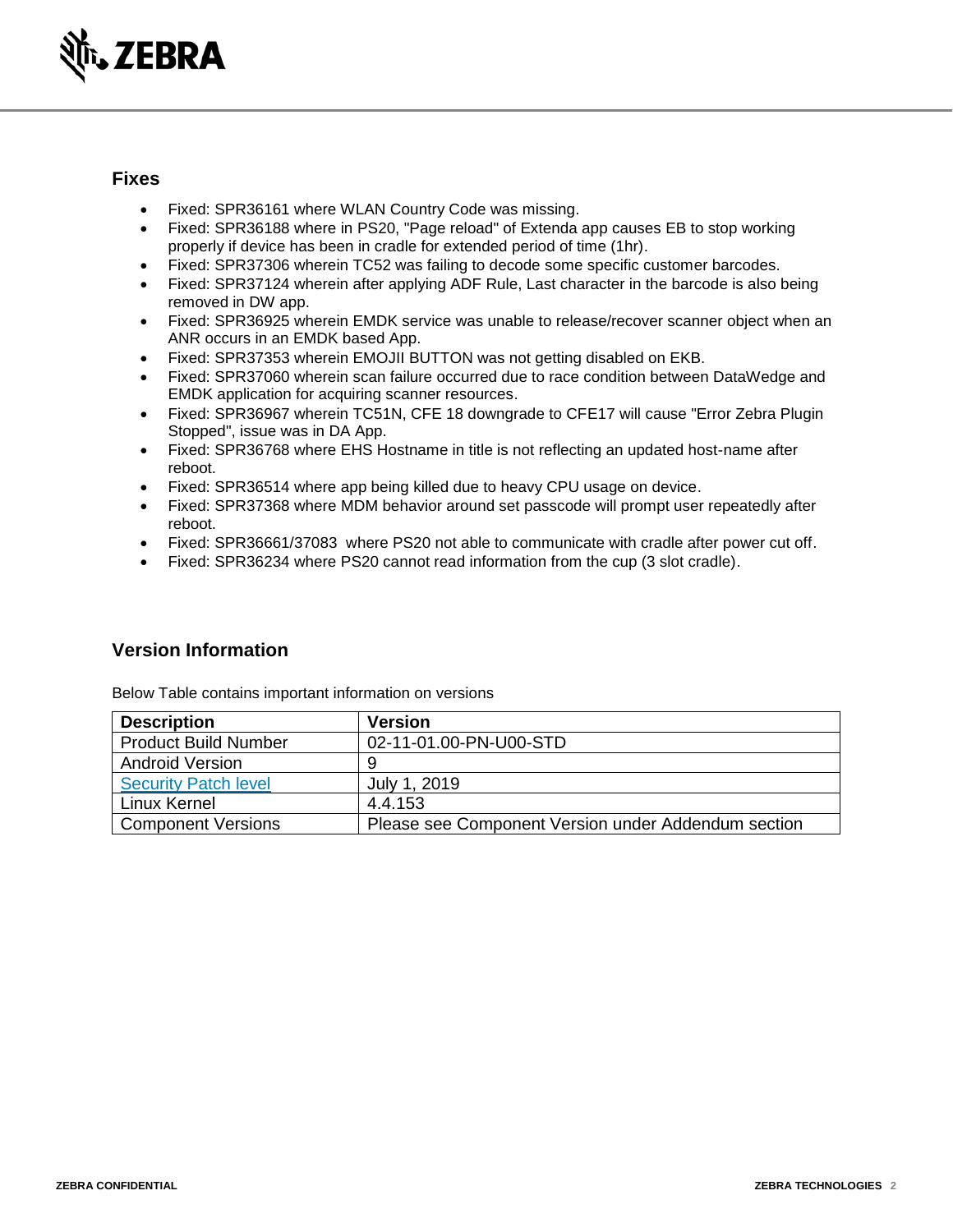

## **Installation**

#### **Requirements and Instructions**

[https://www.zebra.com/content/dam/zebra\\_new\\_ia/en-us/software/operating-system/helios/pie-os](https://www.zebra.com/content/dam/zebra_new_ia/en-us/software/operating-system/helios/pie-os-update-instructions.pdf)[update-instructions.pdf](https://www.zebra.com/content/dam/zebra_new_ia/en-us/software/operating-system/helios/pie-os-update-instructions.pdf)

#### **Upgrade options**

Below table provides detailed information on shortest path to upgrade based on current version of software.

| <b>Current Software</b><br><b>Version on Device</b> | Steps to get to this Release                                                                             | <b>Comments</b>                                                                 |
|-----------------------------------------------------|----------------------------------------------------------------------------------------------------------|---------------------------------------------------------------------------------|
| 01-13-20.00-ON-Uxx                                  | Apply Full Package Update<br>HE FULL UPDATE 02-11-01.00-PN-U00-                                          |                                                                                 |
| 01-21-18.00-ON-Uxx                                  | STD.zip                                                                                                  |                                                                                 |
|                                                     | <b>Option 1: Apply Delta Package Update</b><br>HE DELTA UPDATE 01-18-02.00-<br>ON TO 02-11-01.U00-PN.zip | Option #1 is<br>recommended as size                                             |
| 01-18-02.00-ON-Uxx                                  | <b>Option 2: Full Package Update Apply</b><br>HE FULL UPDATE 02-11-01.00-PN-U00-<br>STD.zip              | of Delta package update<br>is smaller compared to<br><b>Full Package Update</b> |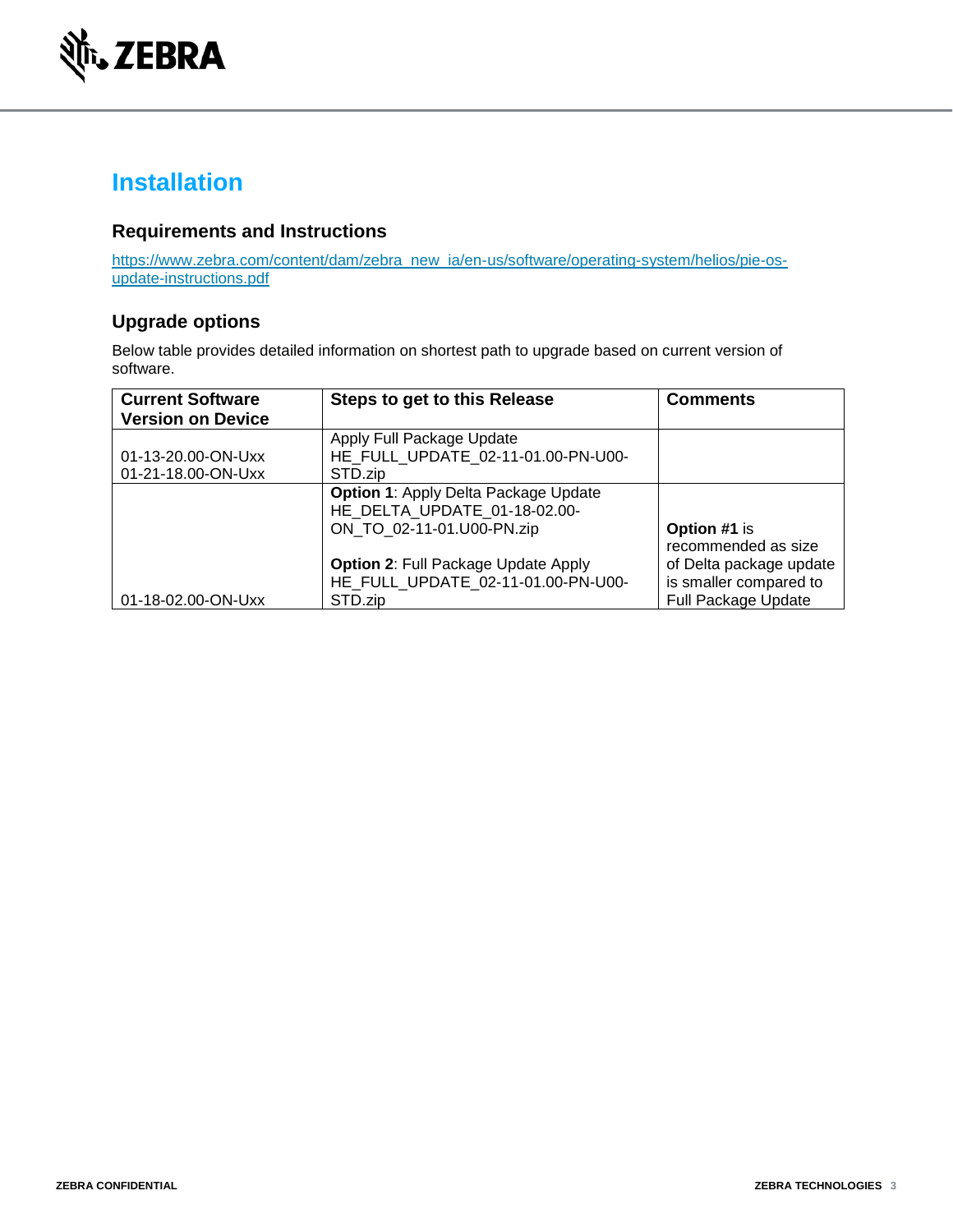

## **Known Constraints**

Below are Known Constraints and workaround if applicable.

• For PS20, if the cradles are power cycled while the PS20 terminals are on it, the terminals are observed to stop charging. Charging resumes if the device is taken out and placed back or if it is rebooted.

This issue will be resolved in the September lifeguard update.

• In devices running Android Pie where an EMM implements Lock Task Mode, there is a potential issue when the power button is pressed that no items will appear in the power button menu while the device is in Lock Task Mode. This issue only occurs if the EMM has not implemented certain flags to enable the power button menu actions. Global actions dialogue during Lock Task mode must be enabled. Reference:

#### [https://developer.android.com/reference/android/app/admin/DevicePolicyManager.html#LOCK\\_T](https://developer.android.com/reference/android/app/admin/DevicePolicyManager.html#LOCK_TASK_FEATURE_GLOBAL_ACTIONS) [ASK\\_FEATURE\\_GLOBAL\\_ACTIONS](https://developer.android.com/reference/android/app/admin/DevicePolicyManager.html#LOCK_TASK_FEATURE_GLOBAL_ACTIONS)

It is recommended that you contact your EMM to see if this API change will impact accessing power button menu actions. Some EMMs have implemented methods to suppress Activities that may mitigate the issue. Please check with your EMM.

- In devices running Android Pie after an Enterprise Reset there is a possibility of the SOTI Agent having issues initiating and running on the device. This is due to inconsistencies with Process I.D assignments performed by the operating system after an enterprise reset. We recommend in Zebra devices running Android Pie that an XML file with an interim fix be pushed and set on the device prior to performing an Enterprise Reset to ensure that this issue does not occur. Please contact your SOTI or Zebra support rep to receive a copy of the XML file. In September SOTI will release an agent that will solve the problem programmatically and will not require any XML or manual intervention.
- If VPN is configured with 'Always On' on a device, on a reboot, there is an intermittent occurrence of device not connecting to VPN server. User can workaround the issue by configuring the VPN as not 'Always On'.
- TC72, TC52 devices fails to detect Type 1 NFC card (Mifare standard 4K/SLI-X 1024/TI Tag-it plus 2048/NFC Tag Type 1 NFC cards). This issue will be resolved in the September lifeguard update.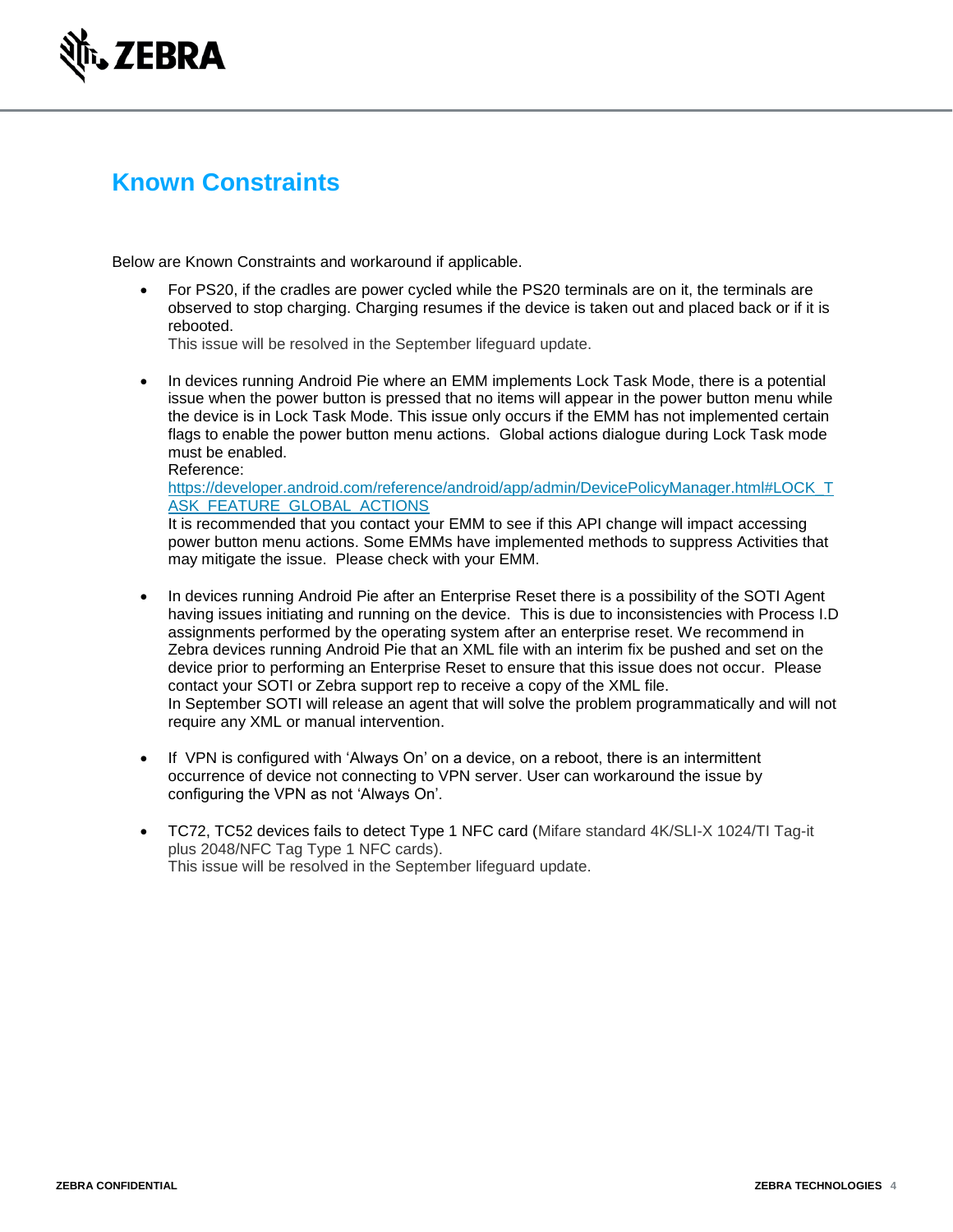

## **Addendum**

### **Device Compatibility**

This software release has been approved for use on the following devices.

| <b>Device Family</b> | <b>Part Number</b>               | <b>Device Specific Manuals and</b><br><b>Guides</b>  |
|----------------------|----------------------------------|------------------------------------------------------|
| <b>TC52</b>          | TC520K-2PEZU4P-CN                | Visit Manuals Section under TC52<br>Home Page        |
| <b>TC72</b>          | TC720L-0ME24B0-CN                | Visit Manuals Section under TC72<br><b>Home Page</b> |
| <b>PS20</b>          | PS20J-B2G2CN00<br>PS20J-P4G2CN00 | Visit Manuals Section under PS20<br>Home Page        |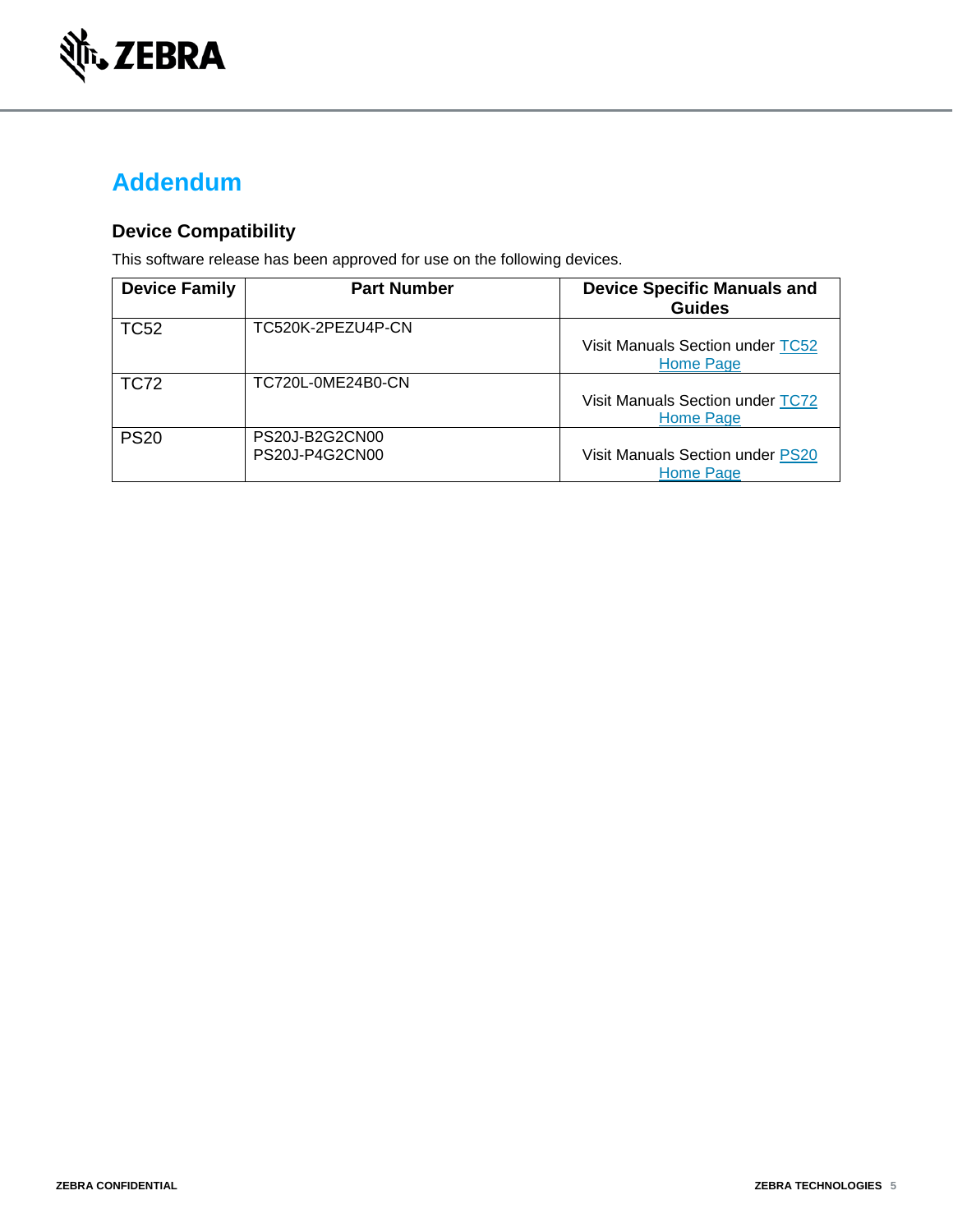

### **Component Version**

| <b>Functional Area</b>                  | <b>Versions</b>                      |
|-----------------------------------------|--------------------------------------|
| ActiveEdge                              | 2.7.4                                |
| AnalyticsMgr                            | 2.4.0.1251                           |
| Audio (Microphone and Speaker)          | 0.12.0.0                             |
| <b>Battery Management</b>               | Version: $1.4.2$                     |
| <b>Battery Swap (Enhanced)</b>          | Version: 2.1.1                       |
| <b>Bluetooth Pairing Utility</b>        | Version 3.16                         |
| PS20 Cradle                             | Utility: 1.01                        |
|                                         | FWUpdater: 1.0                       |
| DataWedge                               | 7.4.46                               |
| <b>Device Central</b>                   | 2.2.0.8                              |
| Diagnostic Tool                         | v1.18.0.3                            |
| <b>EMDK</b>                             | 7.4.23.2423                          |
| <b>Enterprise Browser</b>               | 2.0.5.0                              |
| Enterprise Keyboard                     | 2.2.2.3                              |
| Fota                                    | 1.0.0.5                              |
| License Manager and License Agent       | 3.2.0                                |
| <b>MSRN</b>                             | 2.01                                 |
| <b>MX</b>                               | MXMF version: 9.1.1.36               |
| <b>NFC</b>                              | NFC NCIHALx AR40.9.3.0               |
| <b>OSX</b>                              | QCT.90.9.2.27                        |
| <b>PTT Express</b>                      | 3.1.42                               |
| Rxlogger                                | Version 6.0.0.0                      |
| <b>Scanning Framework</b>               | 22.1.17.0                            |
| Simulscan                               | Version: 4.0.5 SimulscanEngine 3.2.2 |
| WorryFree Wifi Analyzer (WFW / SmartMU) | WFW QA 2 3.0.0.009 P                 |
| StageNow                                | 3.4.1.4                              |
| <b>Touch Panel</b>                      | TC52: 1.8.3-Finger-2-0               |
|                                         | TC72: 2.0.1-Finger-1-0               |
|                                         | PS20: v08                            |
| <b>WLAN</b>                             | FUSION_QA_2_1.1.0.013_P              |
| Zebra BlueTooth                         | 2.1                                  |
| Zebra Data Service                      | 9.0.0.1109                           |
| Zebra Volume Control (ZVC)              | 2.2.0.8                              |
| Zebra Folders                           | 9.1                                  |